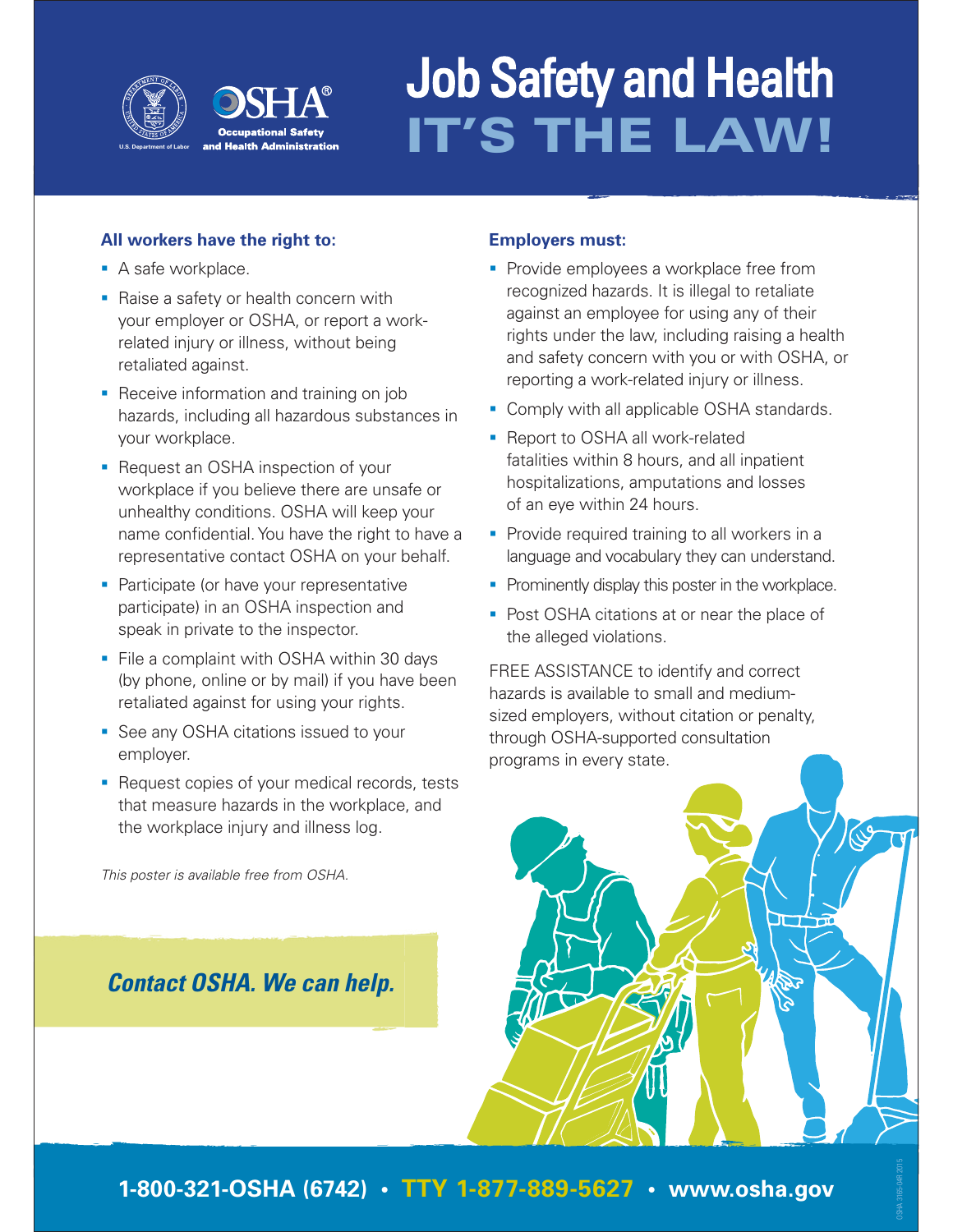



## Seguridad y Salud en el Trabajo **¡ES LA LEY!**

### **Todos los trabajadores tienen el derecho a:**

- Un lugar de trabajo seguro.
- Decir algo a su empleador o la OSHA sobre preocupaciones de seguridad o salud, o reportar una lesión o enfermedad en el trabajo, sin sufrir represalias.
- **-** Recibir información y entrenamiento sobre los peligros del trabajo, incluyendo sustancias toxicas en su sitio de trabajo.
- **Pedirle a la OSHA inspeccionar su lugar de** trabajo si usted cree que hay condiciones peligrosas o insalubres. Su información es confidencial. Algún representante suyo puede comunicarse con OSHA a su nombre.
- **Participar (o su representante puede participar)** en la inspección de OSHA y hablar en privado con el inspector.
- **Presentar una queja con la OSHA dentro** de 30 días (por teléfono, por internet, o por correo) si usted ha sufrido represalias por ejercer sus derechos.
- Ver cualquieras citaciones de la OSHA emitidas a su empleador.
- **Pedir copias de sus registros médicos,** pruebas que miden los peligros en el trabajo, y registros de lesiones y enfermedades relacionadas con el trabajo.

Este cartel está disponible de la OSHA para gratis.

## *Llame OSHA. Podemos ayudar.*

### **Los empleadores deben:**

- **Proveer a los trabajadores un lugar de trabajo** libre de peligros reconocidos. Es ilegal discriminar contra un empleado quien ha ejercido sus derechos bajo la ley, incluyendo hablando sobre preocupaciones de seguridad o salud a usted o con la OSHA, o por reportar una lesión o enfermedad relacionada con el trabajo.
- **Cumplir con todas las normas aplicables** de la OSHA.
- Reportar a la OSHA todas las fatalidades relacionadas con el trabajo dentro de 8 horas, y todas hospitalizaciones, amputaciones y la perdida de un ojo dentro de 24 horas.
- **Proporcionar el entrenamiento requerido a todos** los trabajadores en un idioma y vocabulario que pueden entender.
- **Mostrar claramente este cartel en el lugar** de trabajo.
- Mostrar las citaciones de la OSHA acerca del lugar de la violación alegada.

Los empleadores de tamaño pequeño y mediano pueden recibir ASISTENCIA GRATIS para identificar y corregir los peligros sin citación o multa, a través de los programas de consultación apoyados por la OSHA en cada estado.

OSHA 3167-04R 2015

**1-800-321-OSHA (6742) • TTY 1-877-889-5627 • www.osha.gov/spanish**